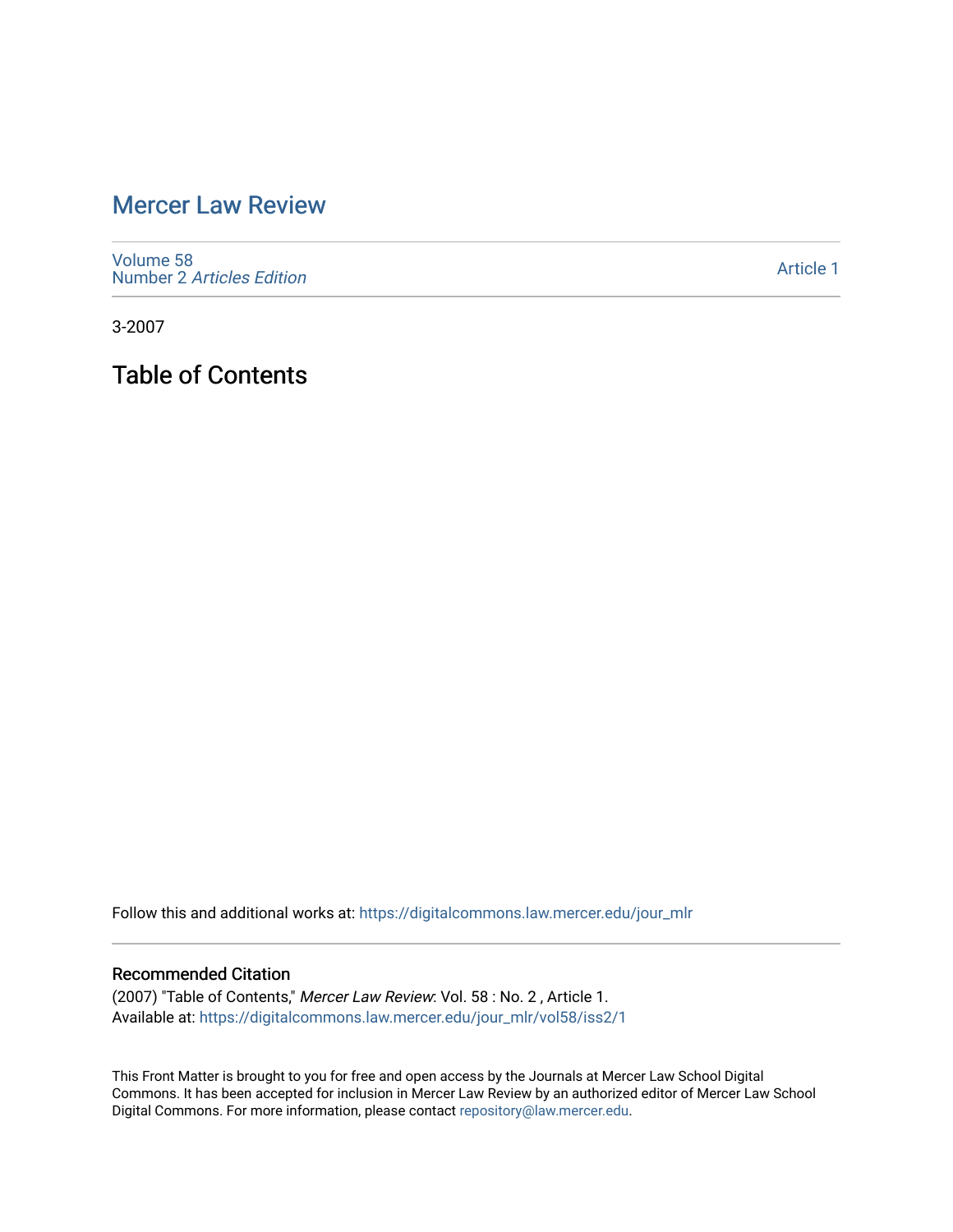# **TABLE OF CONTENTS**

 $\sim 10^{-11}$ 

## **ARTICLES EDITION**

### **ARTICLES**

| Seeking the "Best Interests of the Child"<br>Fostered a Lack of Accountability in<br>Georgia's Juvenile Courts  Sarah Gerwig-Moore<br>Leigh S. Schrope<br>Washington's Originalism: Historical<br>Arguments Showing Child Abuse Victims'<br><b>Statements to Physicians are Nontestimonial</b><br>and Admissible as an Exception to the<br>Confrontation Clause  Tom Harbinson<br>A Search for Common Ground  Ediberto Roman<br>637 | Lawyers and Prophetic Justice  Timothy W. Floyd | 513 |
|-------------------------------------------------------------------------------------------------------------------------------------------------------------------------------------------------------------------------------------------------------------------------------------------------------------------------------------------------------------------------------------------------------------------------------------|-------------------------------------------------|-----|
|                                                                                                                                                                                                                                                                                                                                                                                                                                     | Hush, Little Baby, Don't Say a Word: How        |     |
|                                                                                                                                                                                                                                                                                                                                                                                                                                     |                                                 |     |
|                                                                                                                                                                                                                                                                                                                                                                                                                                     |                                                 |     |
|                                                                                                                                                                                                                                                                                                                                                                                                                                     |                                                 | 531 |
|                                                                                                                                                                                                                                                                                                                                                                                                                                     |                                                 |     |
|                                                                                                                                                                                                                                                                                                                                                                                                                                     | Crawford v. Washington and Davis v.             |     |
|                                                                                                                                                                                                                                                                                                                                                                                                                                     |                                                 |     |
|                                                                                                                                                                                                                                                                                                                                                                                                                                     |                                                 |     |
|                                                                                                                                                                                                                                                                                                                                                                                                                                     |                                                 |     |
|                                                                                                                                                                                                                                                                                                                                                                                                                                     |                                                 |     |
|                                                                                                                                                                                                                                                                                                                                                                                                                                     |                                                 | 569 |
|                                                                                                                                                                                                                                                                                                                                                                                                                                     | <b>Coalitions and Collective Memories:</b>      |     |
|                                                                                                                                                                                                                                                                                                                                                                                                                                     |                                                 |     |

#### **LEGAL WRITING**

| Retelling the Darkest Story: Mystery,                                               |     |
|-------------------------------------------------------------------------------------|-----|
| Suspense, and Detectives in a Brief                                                 |     |
| Written on Behalf of a Condemned                                                    |     |
| In mate $\ldots \ldots \ldots \ldots \ldots \ldots \ldots \ldots$ . Philip N. Meyer | 665 |

#### **COMMENT**

| <b>Involuntary Commitment of People with</b> |     |
|----------------------------------------------|-----|
| Mental Retardation: Ensuring All of          |     |
| Georgia's Citizens Receive Adequate          |     |
| Procedural Due Process  Laura W. Harper      | 711 |